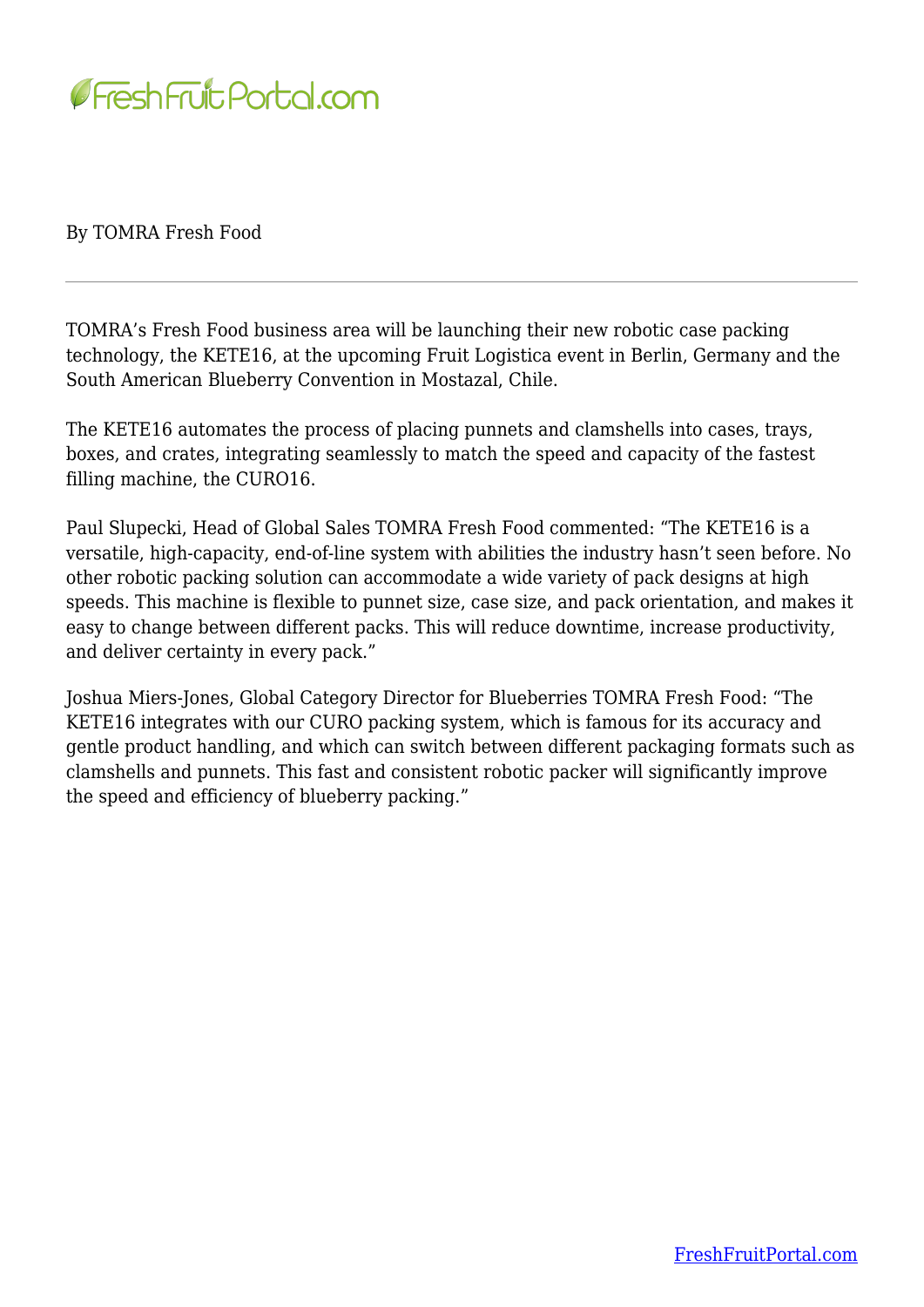



*The TOMRA KETE16 | TOMRA Fresh Food*

The KETE16 is capable of matching the CURO16-head Fill by Weight, and has been designed to be easily and quickly set-up and change between package sizes and formats. The unique design serves to pick up and place clamshells into the tray while avoiding the risks inherent to suction methods that can open lids and compromise the product.

The robotic case packer will be released at the upcoming Fruit Logistica from April 5-7 in Berlin, Germany as well as showcased at the South American Blueberry Convention on April 21, in Mostazal, Chile. Also keep an eye out for an exciting release in the coming months for TOMRA Fresh Food's new technology for machine harvested fresh blueberries.

The KETE16 is an excellent solution for the blueberry industry, as it removes an unnecessary contact point and provides certainty that you will deliver consistent product at speed. Manual case packing is a strain on space, lacks consistency, and requires too much labor.